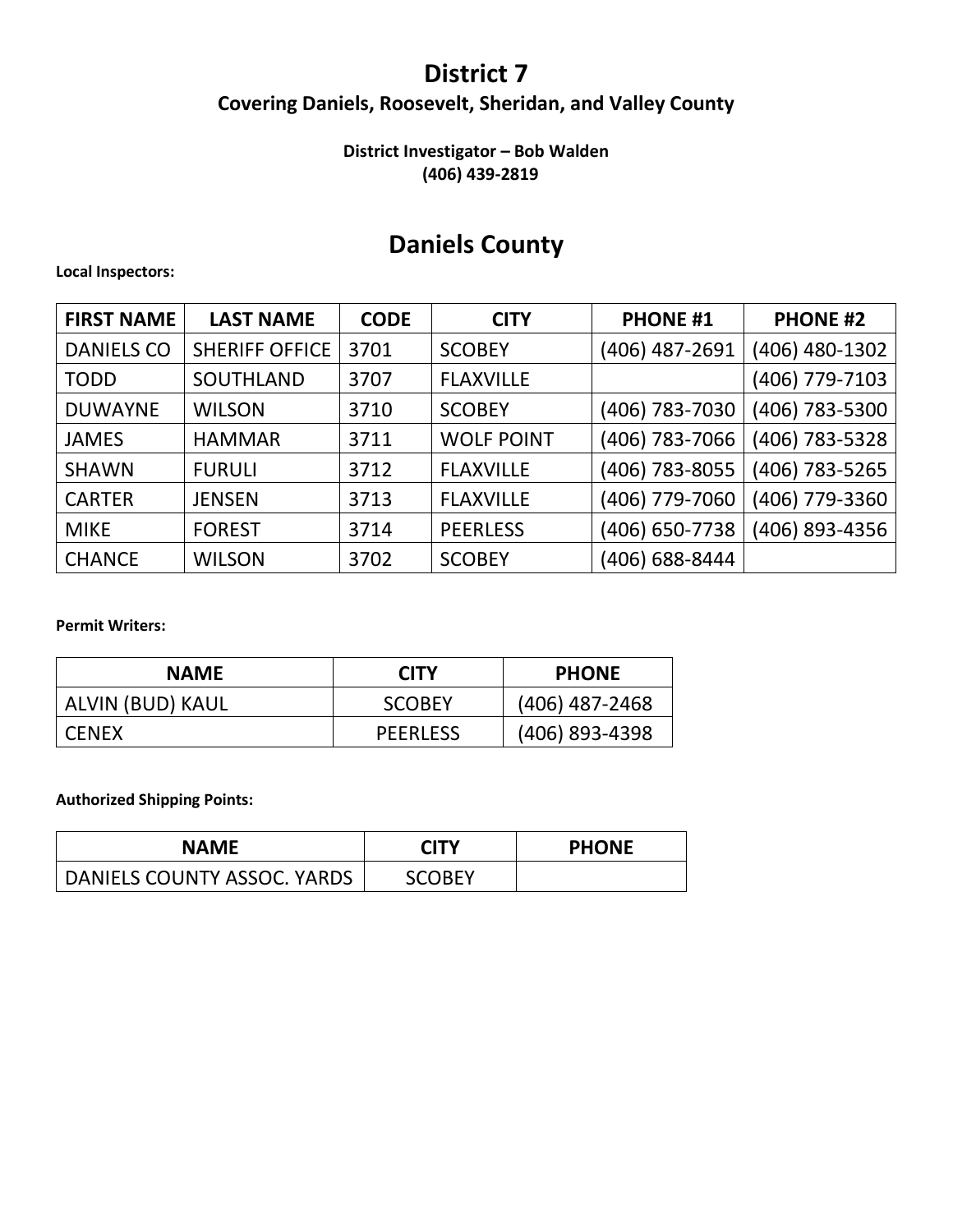# **Roosevelt County**

#### **Local Inspectors:**

| <b>FIRST NAME</b> | <b>LAST NAME</b> | <b>CODE</b> | <b>CITY</b>       | <b>PHONE #1</b> | <b>PHONE #2</b> |
|-------------------|------------------|-------------|-------------------|-----------------|-----------------|
| <b>KIRK</b>       | <b>PANASUK</b>   | 1702        | <b>BAINVILLE</b>  | (406) 489-2160  | (406) 769-3531  |
| <b>RALPH</b>      | <b>FERDINA</b>   | 1703        | <b>WOLF POINT</b> |                 | (406) 392-5233  |
| <b>ROGER</b>      | <b>NYGAARD</b>   | 1708        | <b>WOLF POINT</b> | (406) 650-7410  | (406) 392-5573  |
| <b>DALE</b>       | <b>ROMO</b>      | 1726        | <b>BAINVILLE</b>  | (406) 769-7777  | (406) 769-3091  |
| <b>LAURA</b>      | <b>MCPHERSON</b> | 1728        | <b>WOLF POINT</b> | (406) 650-8459  | (406) 653-2467  |
| <b>CRAIGP</b>     | <b>SIBLEY</b>    | 1729        | <b>WOLF POINT</b> | (406) 650-8448  | (406) 653-3211  |
| <b>KENNETH</b>    | <b>ARNESON</b>   | 1730        | <b>SIDNEY</b>     | (406) 790-0600  |                 |
| <b>RAY</b>        | <b>NYGAARD</b>   | 1731        | <b>WOLF POINT</b> | (406) 650-7904  | (406) 448-2528  |
| <b>AMARI</b>      | <b>BLACK</b>     | 1733        | <b>FROID</b>      | (406) 428-3008  | (406) 942-2617  |
| <b>HUNTER</b>     | <b>KROGEDAL</b>  | 1704        | <b>FROID</b>      | (406) 963-7362  |                 |

#### **Permit Writers:**

| <b>NAME</b>                     | <b>CITY</b>       | <b>PHONE</b>     |
|---------------------------------|-------------------|------------------|
| <b>AGLAND CO-OP</b>             | <b>WOLF POINT</b> | $(406)$ 653-1510 |
| <b>VAL-AM CONVENIENCE STORE</b> | <b>CULBERTSON</b> | (406) 787-6326   |

| <b>NAME</b>             | <b>CITY</b>       | <b>PHONE</b> |
|-------------------------|-------------------|--------------|
| <b>PRAIRIE FEEDERS</b>  | <b>WOLF POINT</b> |              |
| <b>RED ROCK FEEDLOT</b> | <b>CULBERTSON</b> |              |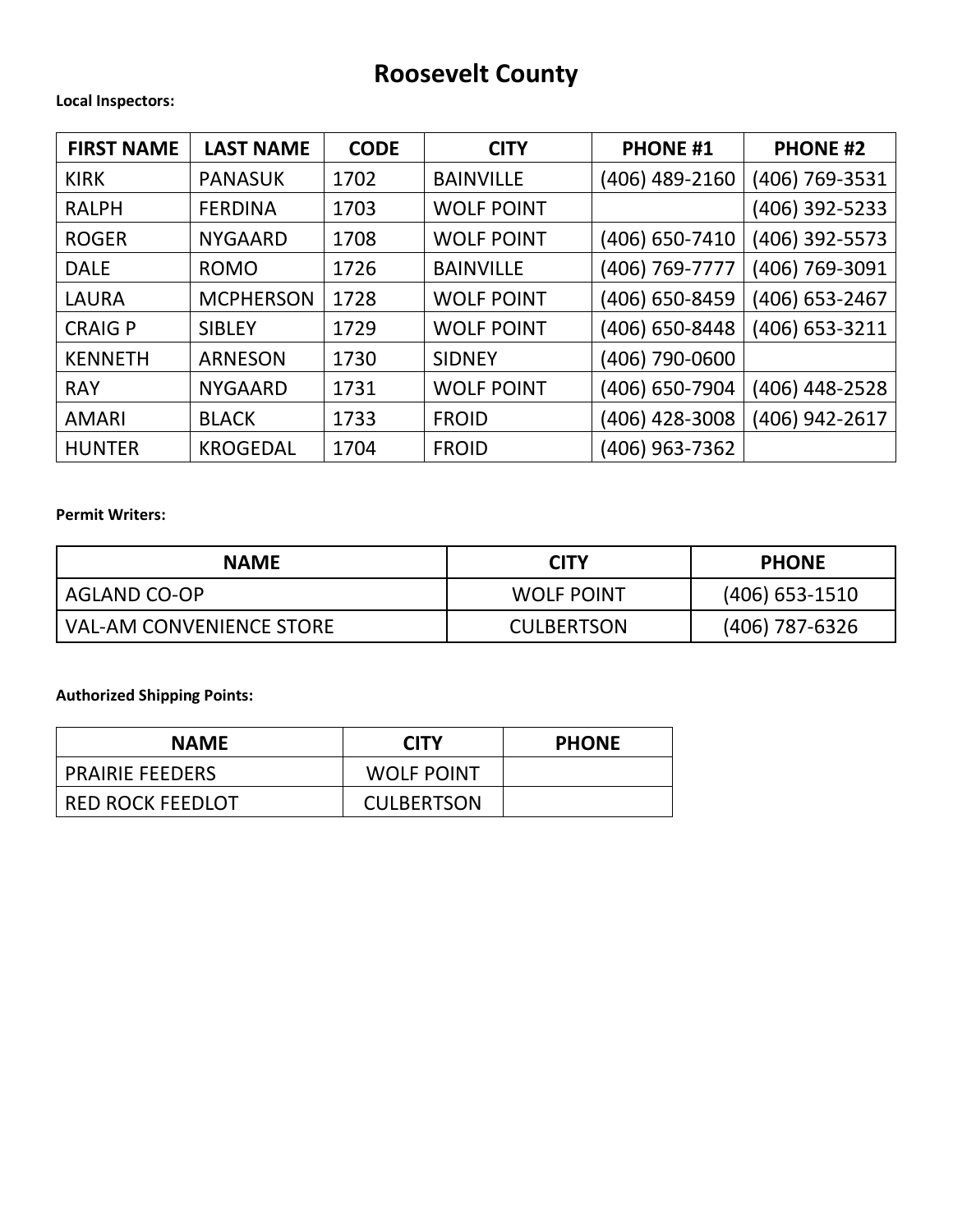# **Sheridan County**

#### **Local Inspectors:**

| <b>FIRST NAME</b> | <b>LAST NAME</b> | <b>CODE</b> | <b>CITY</b>       | <b>PHONE #1</b> | <b>PHONE #2</b> |
|-------------------|------------------|-------------|-------------------|-----------------|-----------------|
| <b>GARY</b>       | <b>SMITH</b>     | 3402        | <b>DAGMAR</b>     |                 | (406) 483-5494  |
| <b>RAYMOND</b>    | <b>WANG</b>      | 3403        | <b>PLENTYWOOD</b> | (406) 895-7913  | (406) 895-2410  |
| <b>THOMAS</b>     | <b>CHEETHAM</b>  | 3404        | <b>REDSTONE</b>   | (406) 895-7929  | (406) 895-2606  |
| <b>RONALD</b>     | <b>NELSON</b>    | 3409        | <b>WESTBY</b>     | (406) 480-5106  | (406) 385-2274  |
| <b>JIM</b>        | <b>LOSSING</b>   | 3411        | <b>REDSTONE</b>   | (406) 765-7120  | (406) 286-5520  |
| <b>TIM</b>        | <b>WIRTZ</b>     | 3413        | <b>OUTLOOK</b>    |                 | (406) 895-2419  |
| <b>JEFF</b>       | <b>EKNESS</b>    | 3414        | <b>WESTBY</b>     | (406) 385-2349  | (406) 385-2331  |
| <b>LJAMES</b>     | <b>KIBBE</b>     | 3416        | <b>PLENTYWOOD</b> | (406) 765-1171  | (406) 765-2488  |
| <b>ANDREW</b>     | <b>DRAWBOND</b>  | 3417        | <b>WESTBY</b>     | (406) 385-7937  | (701) 985-2688  |

#### **Permit Writers:**

| <b>NAME</b>               | <b>CITY</b>          | <b>PHONE</b>     |
|---------------------------|----------------------|------------------|
| PLENTYWOOD VET CLINIC     | PLENTYWOOD           |                  |
| l MEDICINE LAKE AG SUPPLY | <b>MEDICINE LAKE</b> | $(406)$ 765-8463 |

| <b>NAME</b>              | <b>CITY</b>       | <b>PHONE</b> |
|--------------------------|-------------------|--------------|
| <b>ASSOCIATION YARDS</b> | <b>PLENTYWOOD</b> |              |